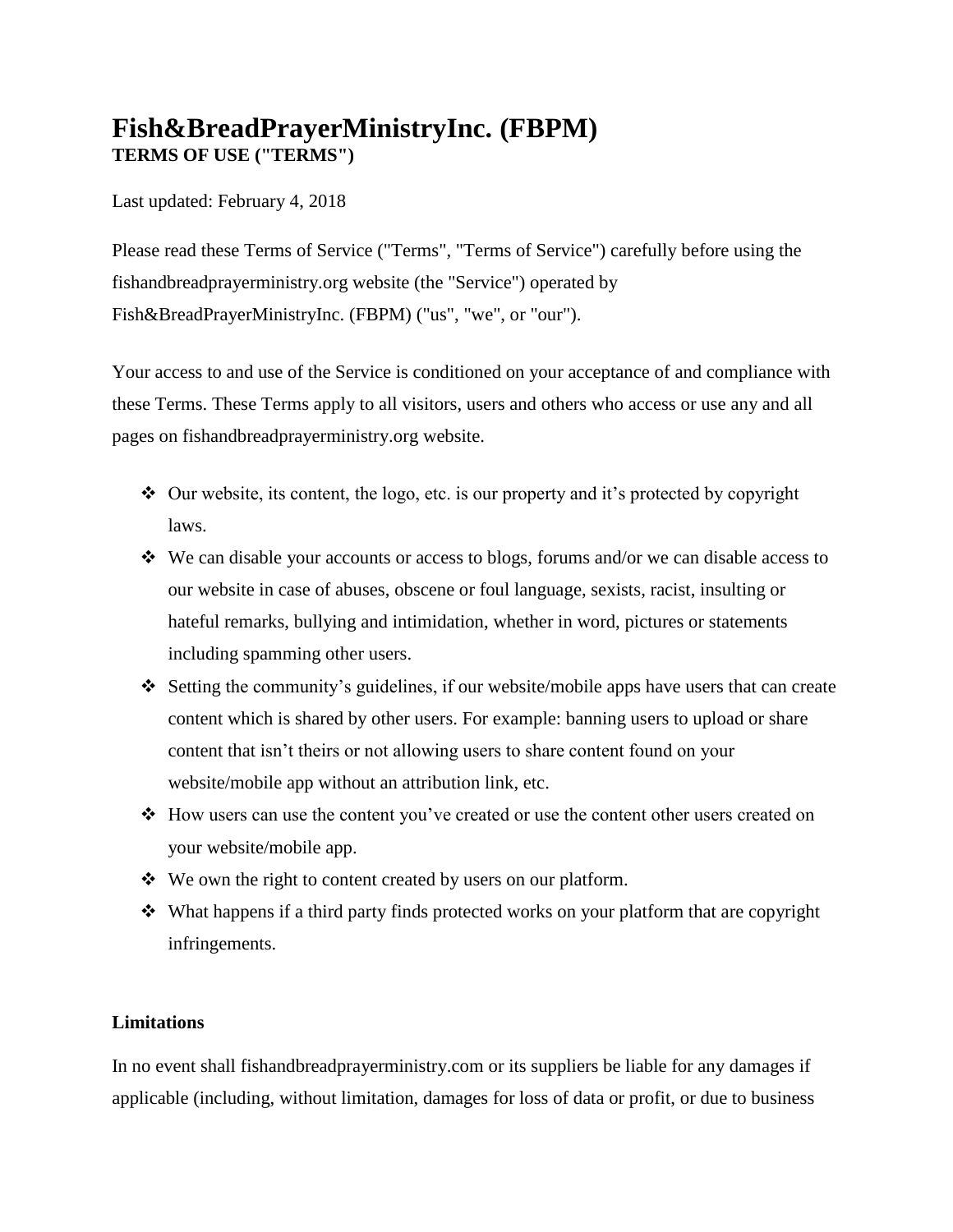interruption,) arising out of the use or inability to use the materials on fishandbreadprayerministry.org web site, even if Fishandbreadprayerministry.org or a Fish&BreadPrayerMinistryInc. (FBPM authorized representative has been notified vocally or in writing of the possibility of such damage. Because some jurisdictions do not allow limitations on implied warranties, or limitations of liability for consequential or incidental damages, these limitations may not apply to you.

### **Links**

Our website may contain links to third-party web sites or services that are not owned or controlled by Fish&BreadPrayerMinistryInc. (FBPM). We have not reviewed all of the sites linked tour web site and is not responsible for the contents of any such linked site. The inclusion of any link does not imply endorsement by Fish&BreadPrayerMinistryInc. (FBPM of the site and any information contained therein. Use of any such linked web site is at the user's own risk.

**By accessing or using the Service you agree to be bound by these Terms. If you disagree with any part of the terms then you may not access the Service.**

#### **Termination**

We may terminate or suspend access to our Service immediately, without prior notice or liability, for any reason whatsoever, including without limitation if you breach the Terms.

All provisions of the Terms which by their nature should survive termination shall survive termination, including, without limitation, ownership provisions, warranty disclaimers, indemnity and limitations of liability.

#### **Links To Other Web Sites**

Fish&BreadPrayerMinistryInc. (FBPM) has no control over, and assumes no responsibility for, the content, privacy policies, or practices of any third party web sites or services. You further acknowledge and agree that Fish&BreadPrayerMinistryInc. (FBPM) shall not be responsible or liable, directly or indirectly, for any damage or loss caused or alleged to be caused by or in